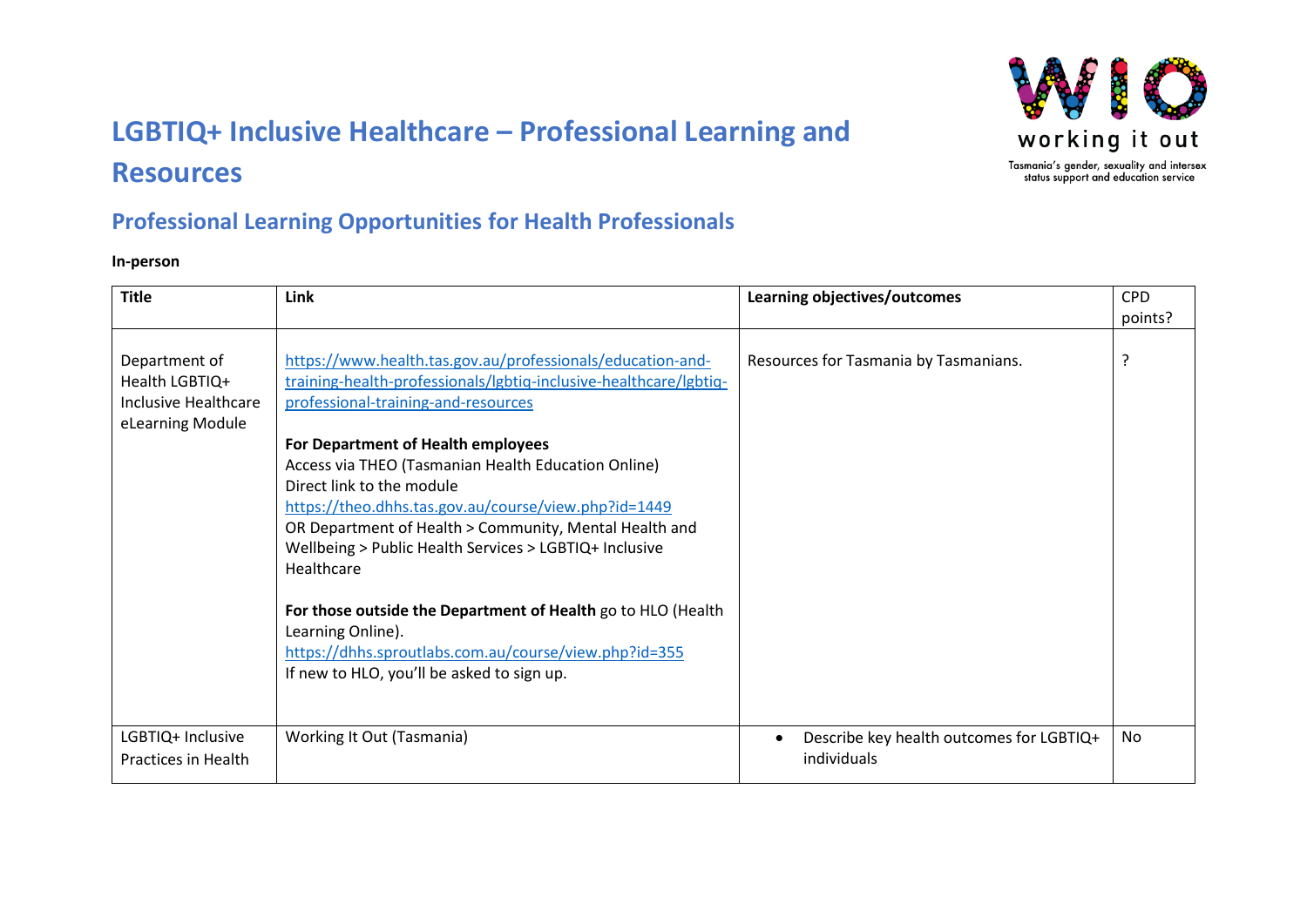

|                                                                                                                                                                                    | https://www.workingitout.org.au/wp-<br>content/uploads/2020/05/WIO-LGBTIQ-Inclusive-Practices-in-<br>Health-Flyer.pdf                                | Describe potential issues of stigma,<br>$\bullet$<br>discrimination and inappropriate service<br>delivery in health faced by LGBTIQ+ people<br>Adhere to appropriate legislative<br>requirements in relation to LGBTIQ+<br>inclusion<br>Use appropriate language and terminology<br>in relation to LGBTIQ+ inclusion<br>Embed LGBTIQ+ inclusive practices into<br>everyday behaviours and organisational<br>practices                                                                                                                                                                                                                 |
|------------------------------------------------------------------------------------------------------------------------------------------------------------------------------------|------------------------------------------------------------------------------------------------------------------------------------------------------|---------------------------------------------------------------------------------------------------------------------------------------------------------------------------------------------------------------------------------------------------------------------------------------------------------------------------------------------------------------------------------------------------------------------------------------------------------------------------------------------------------------------------------------------------------------------------------------------------------------------------------------|
| Providing an<br><b>Inclusive Practice</b><br>and Community for<br>Lesbian, Gay,<br>Bisexual,<br>Transgender,<br>Intersex and<br>Queer/Questioning<br>(LGBTIQ+) People -<br>for GPs | Kentish Region Clinic<br>For further information or a quote, please contact Sharon<br>Corvinus-Jones at sharoneo@kentishrc.com.au or 0457 911<br>533 | assist individuals and organisations to offer<br><b>No</b><br>$\bullet$<br>an inclusive and welcoming service for<br>LGBTIQ+ people.<br>LGBTIQ+ definitions and the use of<br>pronouns.<br>deeper understanding and confidence in:<br>$\circ$ working with LGBTIQ+ people.<br>$\circ$ ways that homophobia and<br>heterosexism can function to exclude<br>LGBTIQ+ people.<br>o potentially negative effects of non-<br>inclusive service provision and the<br>positive effects of inclusive, sensitive<br>services.<br>promote and enhance critical reflection on<br>your own personal (and potentially your<br>professional) values. |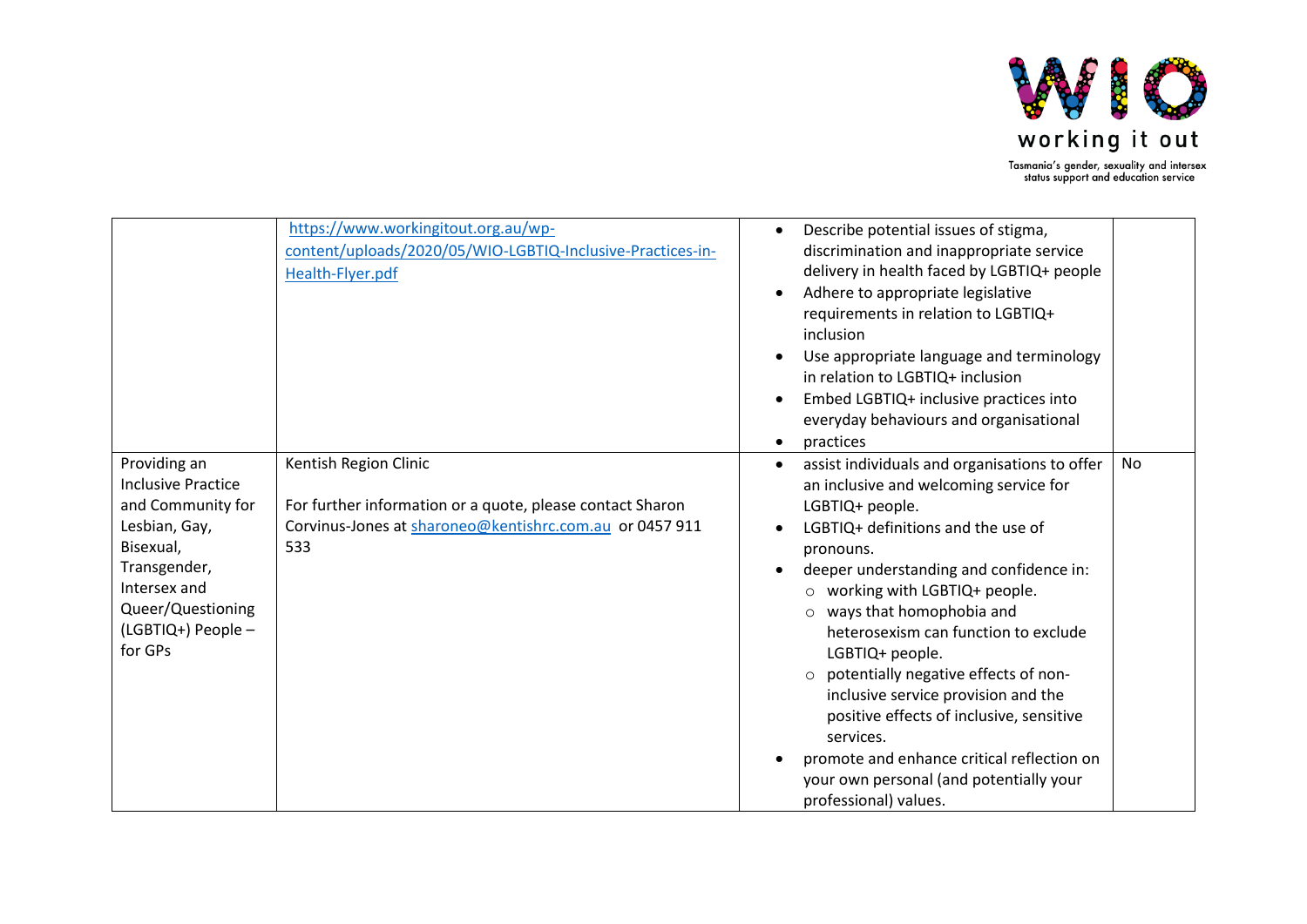

#### **Online**

| <b>Title</b>                                                                                        | Link                                                                                                                                                                                                                                                                                                                      | Learning objectives/outcomes                                                                                                                                                                                                                                                                                                                                                                                                                                                   | <b>CPD</b> |
|-----------------------------------------------------------------------------------------------------|---------------------------------------------------------------------------------------------------------------------------------------------------------------------------------------------------------------------------------------------------------------------------------------------------------------------------|--------------------------------------------------------------------------------------------------------------------------------------------------------------------------------------------------------------------------------------------------------------------------------------------------------------------------------------------------------------------------------------------------------------------------------------------------------------------------------|------------|
|                                                                                                     |                                                                                                                                                                                                                                                                                                                           |                                                                                                                                                                                                                                                                                                                                                                                                                                                                                | points?    |
| <b>ASHM &amp; ACON's</b><br><b>Trans and Gender</b><br>Diverse Sexual<br>Health Care e-<br>learning | The e-learning consists of five modules:<br>Trans and gender diverse community<br>Sex and sexual health<br>$\bullet$<br>Trans people and reproductive health<br>An introduction to gender affirming health care<br>Creating safe and inclusive environments<br>https://lms.ashm.org.au/login/index.php#section-1          | The e-learning emphasises the importance<br>of individualised care thereby not making<br>assumptions and asking clients in a<br>sensitive and affirming way their wants<br>and needs from health care.<br>The e-learning also challenges the notion<br>of cisgenderism within health care settings,<br>specifically in relation to reproductive<br>health care, and challenges learners to<br>consider ways to address this within their<br>own practice and clinical setting. | Yes        |
|                                                                                                     |                                                                                                                                                                                                                                                                                                                           | The overall direction of the e-learning is to<br>ensure learners recognise that trans and<br>gender diverse communities are experts of<br>their own experience. Clinicians should<br>always work collaboratively with their<br>clients to achieve the best health<br>outcomes.                                                                                                                                                                                                 |            |
| Primary Health Care<br>for Trans, Gender<br>Diverse & Non-<br>binary People                         | This module is designed for General Practitioners, practice<br>nurses and medical students to become familiar with and<br>sensitive to the diverse terminology, experiences, health issues,<br>standards, and referral pathways with respect to trans, gender<br>diverse, and non-binary (TGDNB) clients. The overarching | Create an affirming and inclusive<br>environment for trans, gender diverse, and<br>non-binary (TGD&NB) patients attending<br>primary care.                                                                                                                                                                                                                                                                                                                                     | Yes        |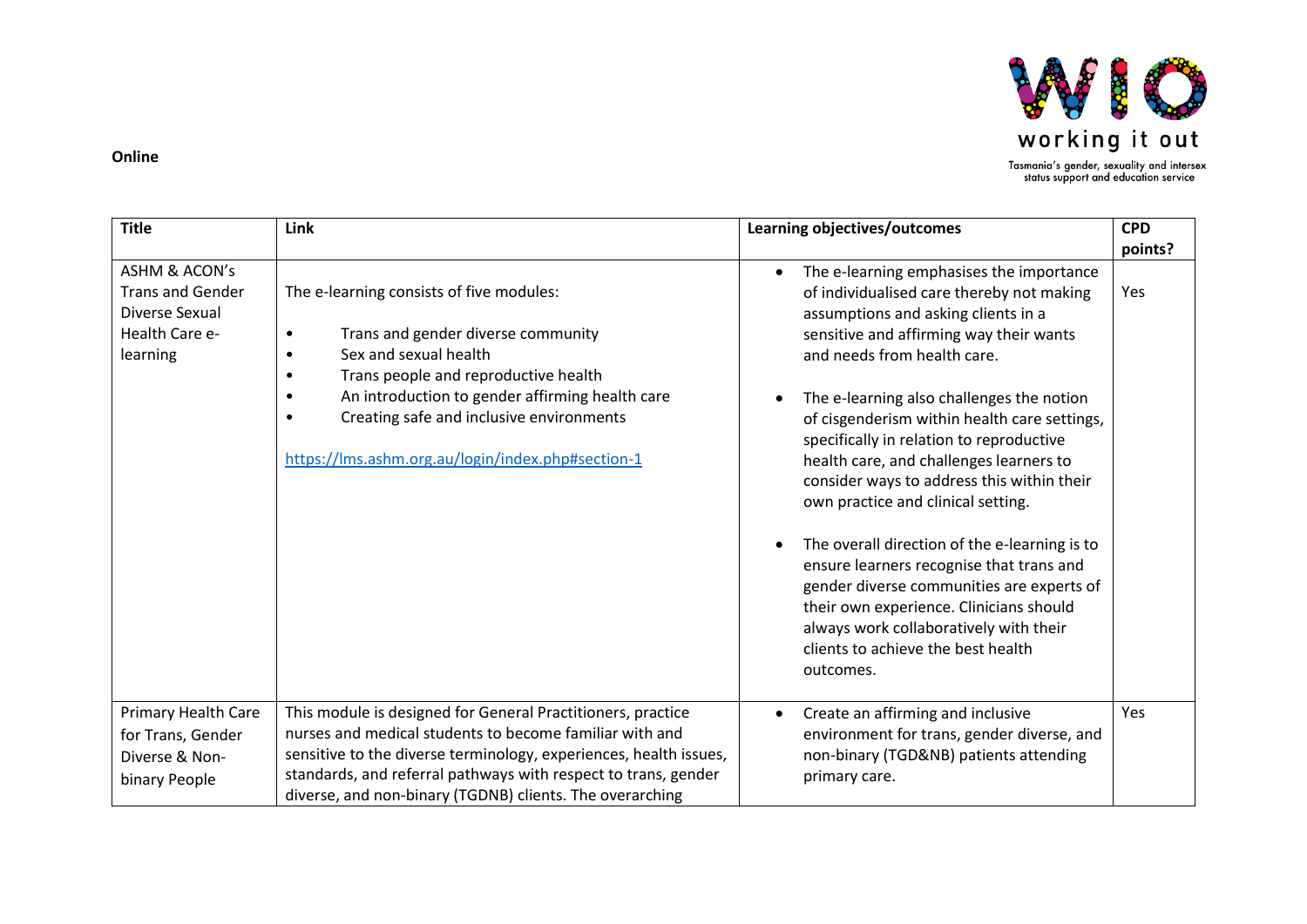

|                                                                | purpose is to promote more inclusive and responsive service<br>provision for TGDNB people in primary health care settings.<br>The full module takes approximately 90 minutes to complete,<br>covers a range of areas, and incorporates a variety of activities<br>and visual content. You can also choose to do particular<br>sections of the module by using the index on the dashboard of<br>the online classroom.<br>https://aelp.smartsparrow.com/v/open/f3xc2ipc?fbclid=IwAR0<br>kLNjog8iAOZdy18LuEL16mH8MRRsZJZoKMpczhvTvtei4cD0RJ1a-<br>Ee4 | Define and put into practice diverse<br>terminology used among TGD&NB people.<br>Utilise the current standards of care for<br>TGD&NB patients including eligibility,<br>assessment and referral pathways for<br>gender transition therapies.<br>Understand the key issues in hormone<br>management and surgical options for<br>gender affirmation.<br>Provide appropriate care for common<br>psychosocial issues among TGD&NB<br>patients                                                                                                                                                                              |     |
|----------------------------------------------------------------|----------------------------------------------------------------------------------------------------------------------------------------------------------------------------------------------------------------------------------------------------------------------------------------------------------------------------------------------------------------------------------------------------------------------------------------------------------------------------------------------------------------------------------------------------|------------------------------------------------------------------------------------------------------------------------------------------------------------------------------------------------------------------------------------------------------------------------------------------------------------------------------------------------------------------------------------------------------------------------------------------------------------------------------------------------------------------------------------------------------------------------------------------------------------------------|-----|
| <b>LGBTQ Suicide</b><br><b>Prevention for GPs</b><br>eLearning | ACON (NSW)<br>Strengthen your understanding of lesbian, gay, bisexual,<br>transgender and Queer (LGBTQ) people and communities to<br>deliver more inclusive, informed and appropriate care. (3.5<br>hours)<br>30 min: LGBTQ Awareness Introduction eLearning<br>90 min: LGBTQ Suicide Prevention eLearning<br>90 min: Case Studies eLearning<br>https://www.pridetraining.org.au/pages/lgbtq-suicide-<br>prevention-for-gps-elearning-cpd-activity                                                                                                 | Communicate appropriately with LGBTQ<br>people based on an understanding of the<br>differences between sex, gender identity,<br>sexual orientation, and gender expression.<br>Recognise LGBTQ mental health and<br>suicide disparities when consulting with<br>LGBTQ people.<br>Identify and manage suicide risk factors<br>when consulting with LGBTQ persons.<br>Develop and implement practice plans to<br>meet the unique needs of LGBTQ people.<br>Respond to distress and suicidality using<br>tools to effectively assess suicide risk and<br>recommend a culturally<br>appropriate/inclusive referral pathway. | Yes |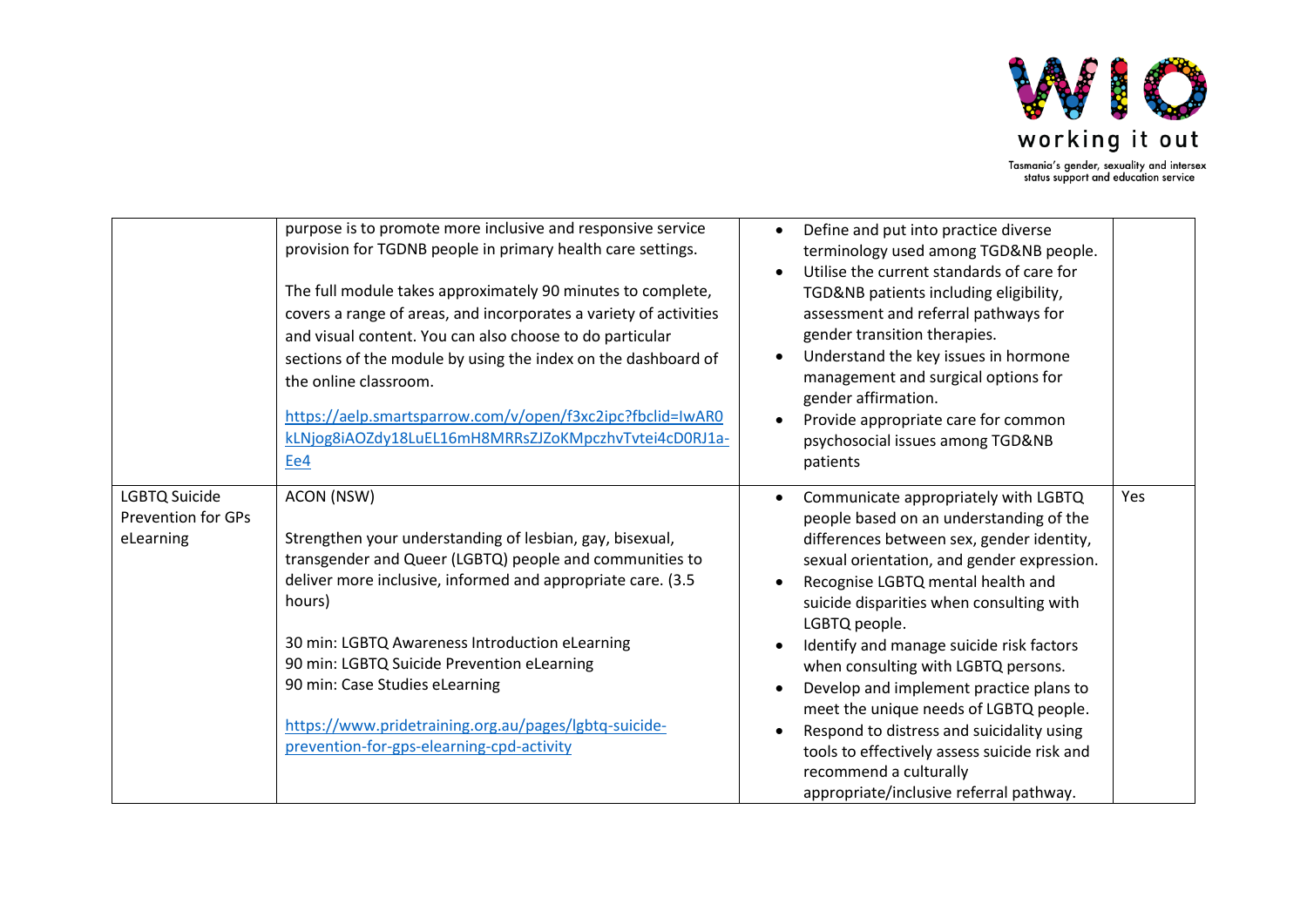

LGBTQ Introduction eLearning for GPs ACON (NSW) 1 hour [https://www.pridetraining.org.au/collections/elearning/produc](https://www.pridetraining.org.au/collections/elearning/products/lgbtq-introduction-for-gps) [ts/lgbtq-introduction-for-gps](https://www.pridetraining.org.au/collections/elearning/products/lgbtq-introduction-for-gps) • Differentiate between gender and sexuality • Recognise unique health and wellbeing disparities faced by sexuality and gender diverse people • Outline the health impacts of social stigma and assumptions • Understand the lived experience of people with a diverse sexuality and gender Yes LGBTQ Inclusive Practice Webinar ACON (NSW) 5 hours (follow on from Introductory course) Expand your accessibility to clients by providing a safe, and inclusive space that promotes and delivers exceptional personcentred care. [https://www.pridetraining.org.au/products/lgbtq-inclusive](https://www.pridetraining.org.au/products/lgbtq-inclusive-practice-webinar)[practice-webinar](https://www.pridetraining.org.au/products/lgbtq-inclusive-practice-webinar) • Differentiate between gender and sexuality • Summarise unique health and wellbeing disparities faced by sexuality and gender diverse people • Review important events from queer history and the current legislation related to these priority populations • Detect areas for improvement within their role and workplace • Develop strategies and implement actions to increase access and satisfaction of service for people with diverse sexuality and gender Trans and Gender Diverse (TGD) Affirmative Practice Thorne Harbour Health (Victoria) [https://thorneharbour.org/lgbti-health/training-and-capacity](https://thorneharbour.org/lgbti-health/training-and-capacity-building/tgdich/)[building/tgdich/](https://thorneharbour.org/lgbti-health/training-and-capacity-building/tgdich/) 2-hour multidisciplinary training available via Zoom, covering: • Appropriate language Yes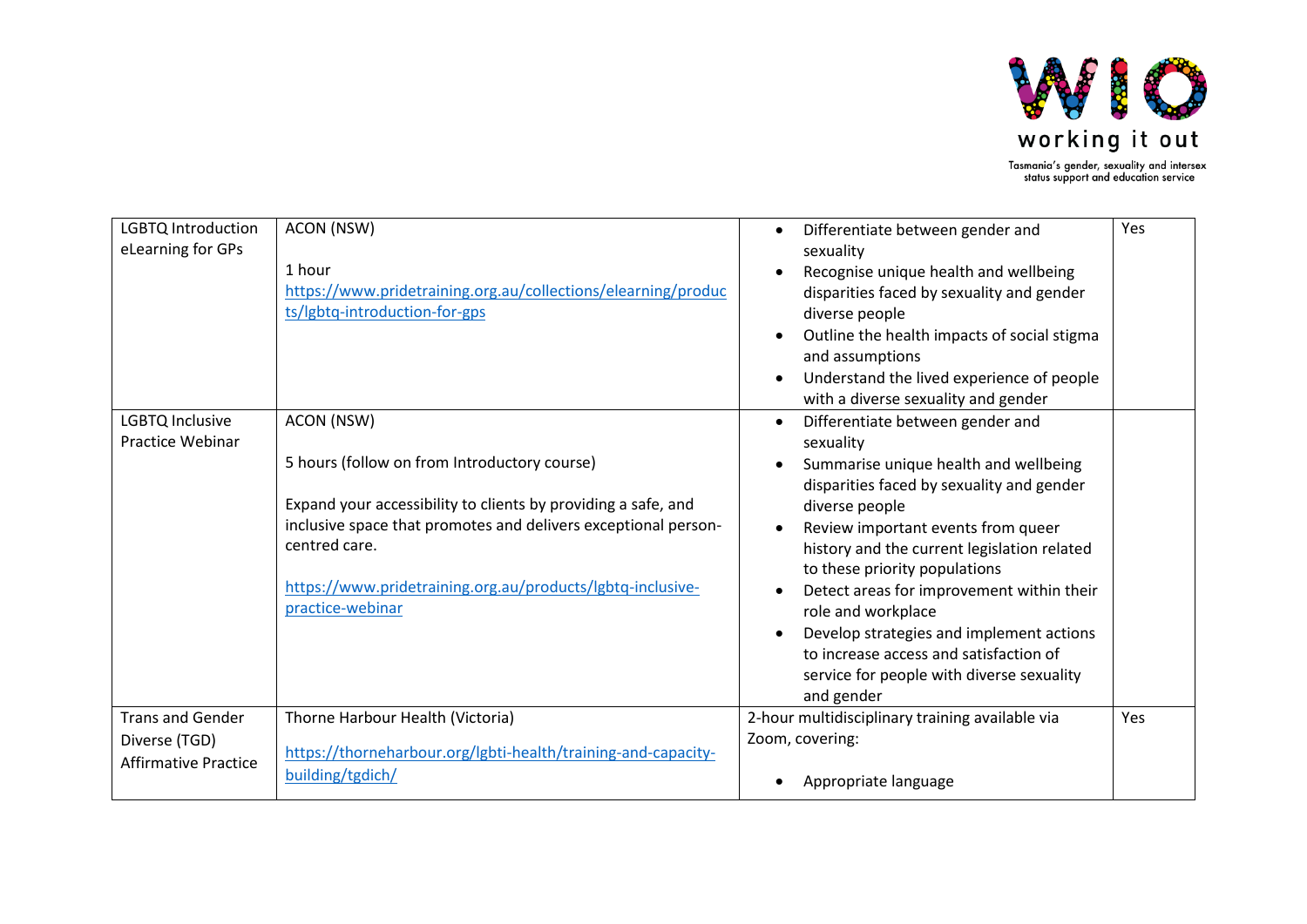

|                    |                                                             | Cultural sensitivity<br>Current TGD Health statistics and research<br>in Australia<br>Common avenues of gender affirmation<br>including medical pathways<br>Applying Affirmative Practice in the clinic<br>environment<br>Delivered by health professionals who<br>identify as TGD |
|--------------------|-------------------------------------------------------------|------------------------------------------------------------------------------------------------------------------------------------------------------------------------------------------------------------------------------------------------------------------------------------|
| Trans & Gender     | https://www.racgp.org.au/racgp-digital-events-              | By watching this recording, you will explore                                                                                                                                                                                                                                       |
| Diverse Healthcare | calendar/online-event-items/on-demand/trans-gender-diverse- | transgender health within the general practice                                                                                                                                                                                                                                     |
|                    | healthcare                                                  | setting, as well as get new insights into                                                                                                                                                                                                                                          |
|                    | On-demand recorded 30 Nov 2019                              | transgender care, patient transitioning, sexual and                                                                                                                                                                                                                                |
|                    |                                                             | hormonal support and sensitive consultation                                                                                                                                                                                                                                        |
|                    | This event was held on 30 November 2019 in Sydney.          | approaches.                                                                                                                                                                                                                                                                        |
|                    |                                                             | The following issues are covered:                                                                                                                                                                                                                                                  |
|                    |                                                             | role of peer/psychological support                                                                                                                                                                                                                                                 |
|                    |                                                             | managing unwanted issues such as periods,                                                                                                                                                                                                                                          |
|                    |                                                             | facial hair and acne                                                                                                                                                                                                                                                               |
|                    |                                                             | contraception/fertility planning                                                                                                                                                                                                                                                   |
|                    |                                                             | STI screening and role of PrEP                                                                                                                                                                                                                                                     |
|                    |                                                             | hormonal management and basic instruction<br>about surgery                                                                                                                                                                                                                         |
|                    |                                                             | Various case studies are discussed throughout a                                                                                                                                                                                                                                    |
|                    |                                                             | session.                                                                                                                                                                                                                                                                           |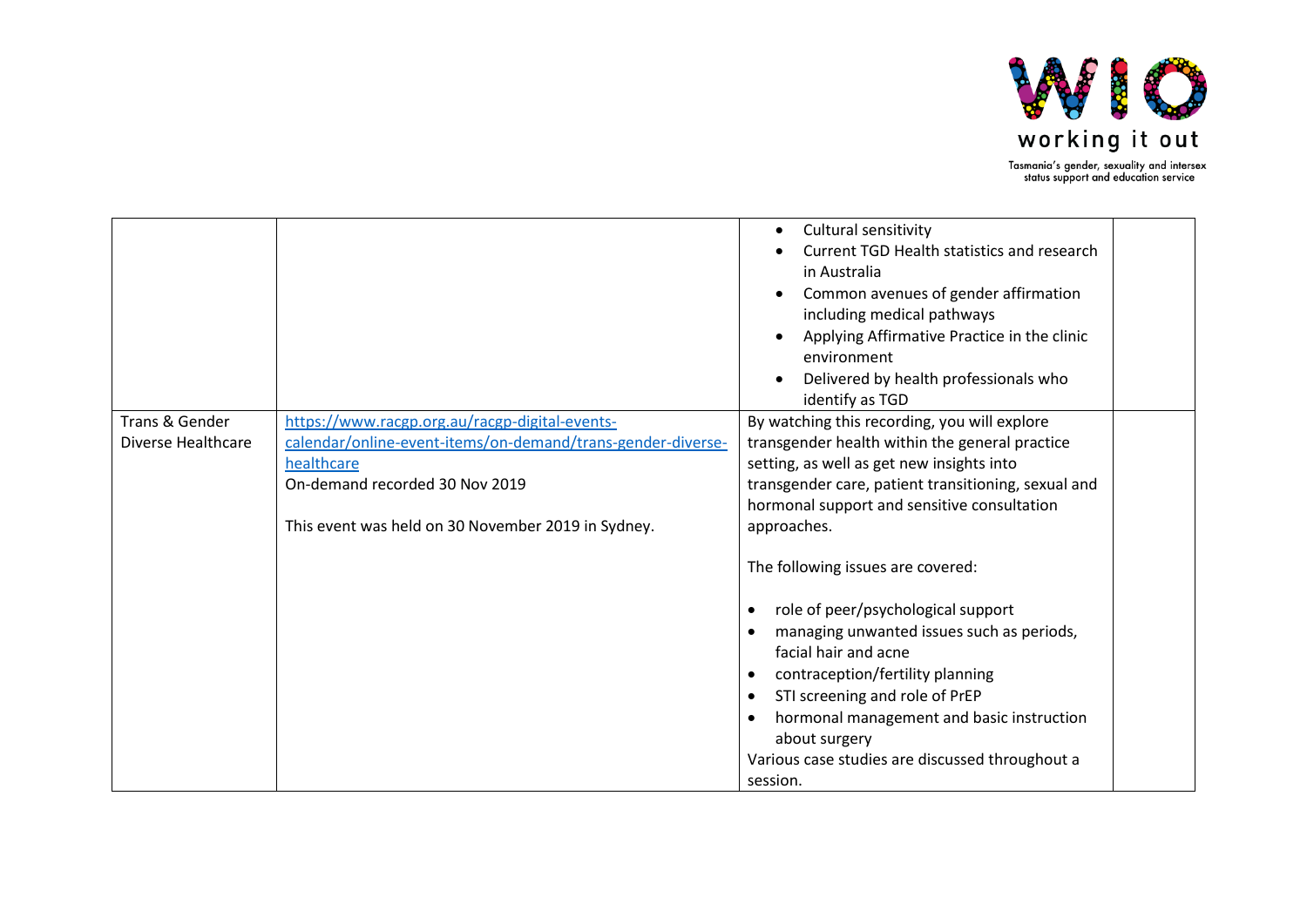

|                                                                                             |                                                                        | <b>Presenters</b>                                                                                                                                                                                                                                                                                                                                                                                                                                                                                                                                                                                                                                                                                                                                                     |   |
|---------------------------------------------------------------------------------------------|------------------------------------------------------------------------|-----------------------------------------------------------------------------------------------------------------------------------------------------------------------------------------------------------------------------------------------------------------------------------------------------------------------------------------------------------------------------------------------------------------------------------------------------------------------------------------------------------------------------------------------------------------------------------------------------------------------------------------------------------------------------------------------------------------------------------------------------------------------|---|
|                                                                                             |                                                                        |                                                                                                                                                                                                                                                                                                                                                                                                                                                                                                                                                                                                                                                                                                                                                                       |   |
|                                                                                             |                                                                        | Mr Teddy Cook, Manager, Trans & Gender Diverse                                                                                                                                                                                                                                                                                                                                                                                                                                                                                                                                                                                                                                                                                                                        |   |
|                                                                                             |                                                                        | Health Equity - ACON                                                                                                                                                                                                                                                                                                                                                                                                                                                                                                                                                                                                                                                                                                                                                  |   |
|                                                                                             |                                                                        | Dr Miranda Sherley, GP                                                                                                                                                                                                                                                                                                                                                                                                                                                                                                                                                                                                                                                                                                                                                |   |
|                                                                                             |                                                                        | Dr Katie Wynne, Endocrinologist                                                                                                                                                                                                                                                                                                                                                                                                                                                                                                                                                                                                                                                                                                                                       |   |
| <b>Mental Health Care</b><br>for Trans, Gender<br>Diverse, and Non-<br><b>Binary People</b> | https://melbourneuni.au1.qualtrics.com/jfe/form/SV 6KcJdm4j<br>4YM0vPf | Be familiar with diversity and terminology<br>$\bullet$<br>used among TGDNB people.<br>Know how to create an affirming and<br>inclusive environment for TGDNB clients.<br>Be aware of the criteria for gender<br>affirmation care in the current standards of<br>care for TGDNB adults, children, and<br>adolescents.<br>Understand how to take a gender history<br>sensitively and build rapport.<br>Be familiar with the various roles of mental<br>health care providers for TGDNB clients<br>before, during and after gender<br>affirmation.<br>Apply the known psychosocial influences<br>on TGDNB clients' mental health to your<br>counselling practice with this population.<br>Understand the needs of families in<br>supporting their child or young person | ? |
|                                                                                             |                                                                        | through gender affirmation.                                                                                                                                                                                                                                                                                                                                                                                                                                                                                                                                                                                                                                                                                                                                           |   |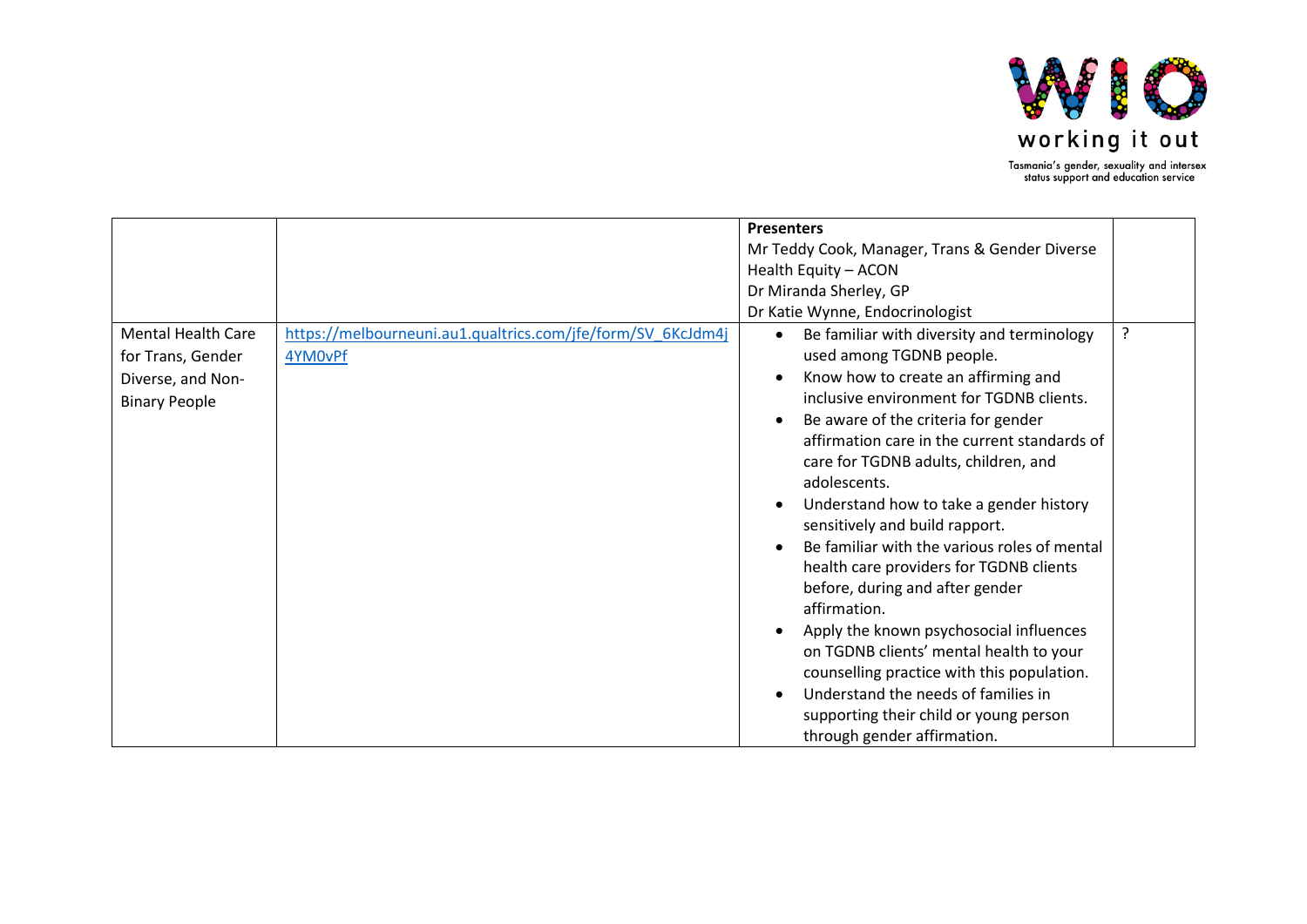

| Various offerings for | https://auspath.org/upcoming-events/      |  |
|-----------------------|-------------------------------------------|--|
| <b>Trans Health</b>   |                                           |  |
| Professionals         |                                           |  |
|                       |                                           |  |
| AusPATH               | Virtual seminars - organised periodically |  |
|                       |                                           |  |
|                       | https://auspath.org/education/            |  |
|                       |                                           |  |

### **Other Resources**

| Australian Standards of Care         | https://www.rch.org.au/uploadedFiles/Main/Content/adolescent-medicine/australian-standards-of-care-and- |
|--------------------------------------|---------------------------------------------------------------------------------------------------------|
| and Treatment Guidelines             | treatment-guidelines-for-trans-and-gender-diverse-children-and-                                         |
| For trans and gender diverse         | adolescents.pdf?fbclid=IwAR2wRELwxVRAXrdkHr-U49e5klgGLeJOM023slxHmoO AIw-Vt5pEtQxAU0                    |
| children and adolescents             |                                                                                                         |
| Transhub - a digital information and | https://www.transhub.org.au/clinicians                                                                  |
| resource platform for all trans and  |                                                                                                         |
| gender diverse (TGD) people and      |                                                                                                         |
| health providers.                    |                                                                                                         |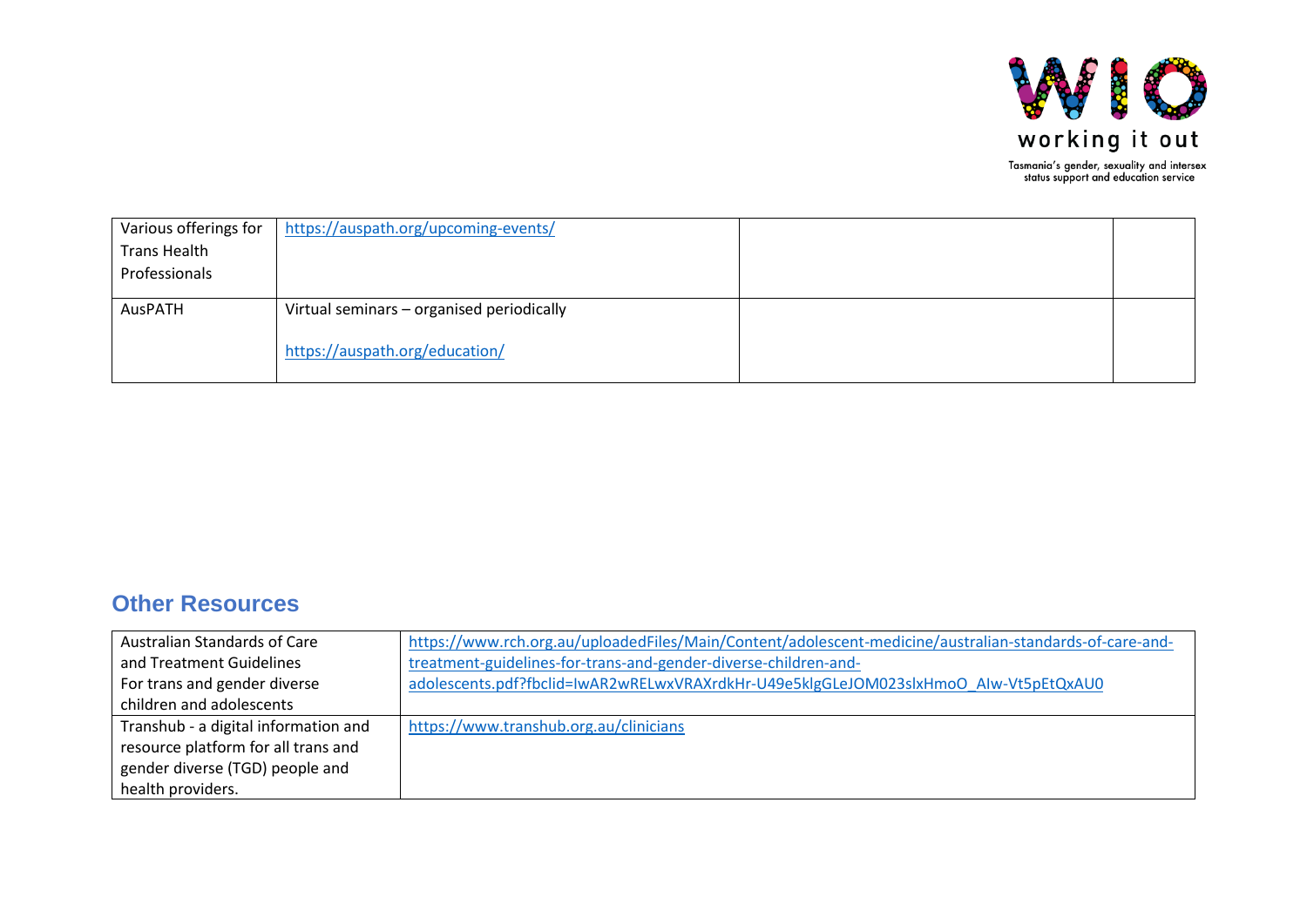

| An open                                        | https://www.racgp.org.au/download/Documents/Good%20Practice/2015/September/GP Sept 2015 LGBT.pdf          |
|------------------------------------------------|-----------------------------------------------------------------------------------------------------------|
| Environment                                    |                                                                                                           |
| <b>General Practice Supervisors Australia:</b> | https://gpsupervisorsaustralia.org.au/lgbtqia-inclusive-healthcare/                                       |
| LGBTQIA+ Health and Inclusive                  |                                                                                                           |
| Healthcare                                     |                                                                                                           |
| LGBTI-inclusive practice audit                 | https://www.latrobe.edu.au/ data/assets/pdf file/0010/814780/LGBTI-inclusive-practice-audit-tool-for-     |
| tool for health and human service              | health-and-human-service-organisations.pdf                                                                |
| organisations                                  |                                                                                                           |
| Caring with LGBTI people with                  | https://dta.com.au/online-courses/caring-for-lgbti-people-with-dementia/                                  |
| dementia                                       |                                                                                                           |
| Hormone therapy for trans and gender           | https://www1.racgp.org.au/ajgp/2020/july/supporting-the-health-of-trans-patients-in-the-con               |
| diverse patients in the general practice       |                                                                                                           |
|                                                |                                                                                                           |
| Supporting the health of trans patients        | https://www1.racgp.org.au/ajgp/2020/july/supporting-the-health-of-trans-patients-in-the-con               |
| in the context of Australian general           |                                                                                                           |
| practice                                       | These articles are suggested in the Transgender Health and Gender Diversity section of Tasmanian          |
|                                                | HealthPathways                                                                                            |
|                                                |                                                                                                           |
| Informed consent standards of care             | https://auspath.org.au/2022/03/31/auspath-australian-informed-consent-standards-of-care-for-gender-       |
| for gender affirming hormone therapy           | affirming-hormone-therapy/                                                                                |
|                                                |                                                                                                           |
| Best Practice in Transgender Health:           | https://www.iriseducation.com.au/trans-info-page.html                                                     |
| A Workshop for GP's, Health Care               |                                                                                                           |
| Providers, Trans Individuals and               | This workshop was held in 2018, but the website includes the workshop booklet, workshop sessions recorded |
| Parents - Iris Education                       | on the day, resources, and PowerPoint slides.                                                             |
|                                                |                                                                                                           |